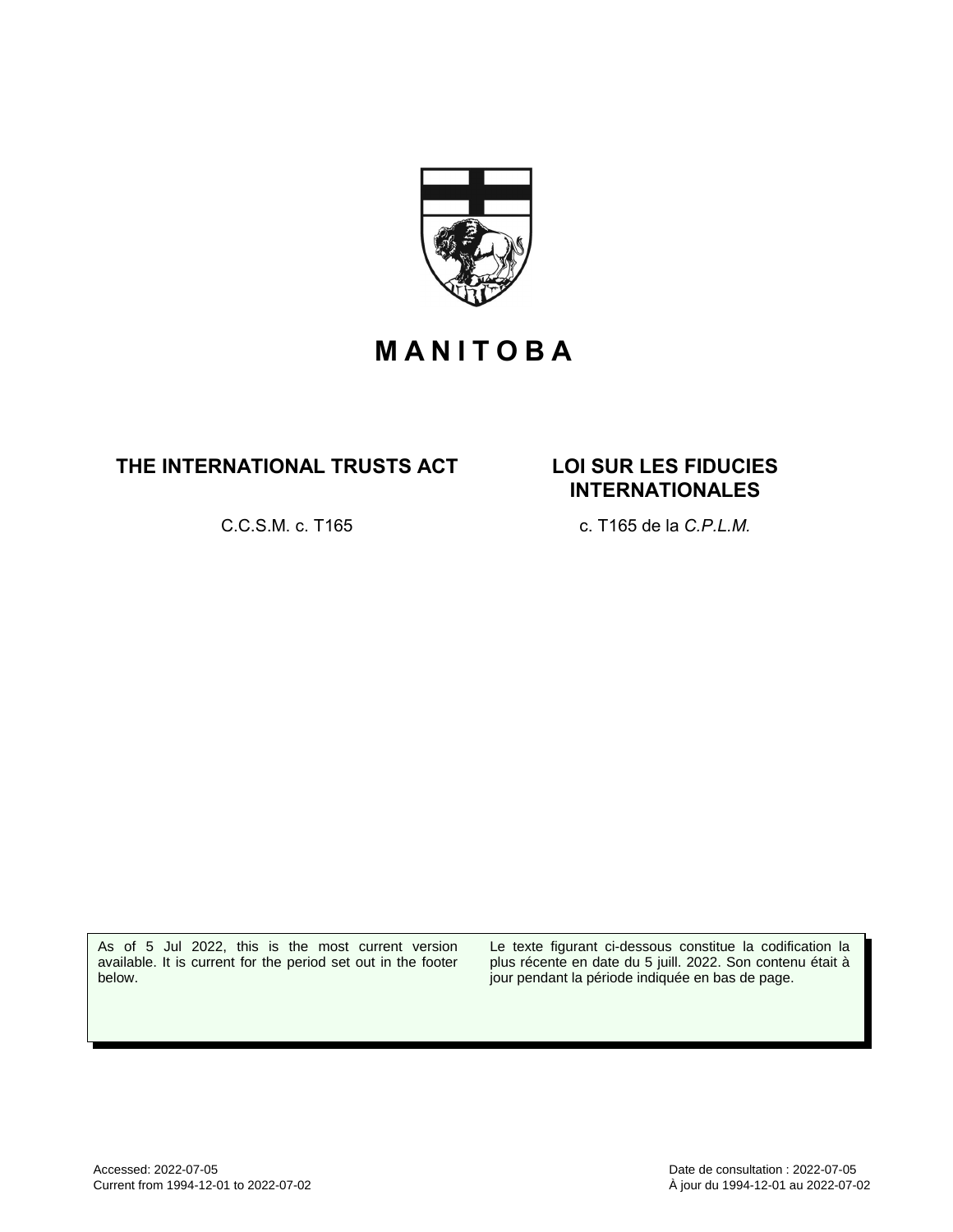#### LEGISLATIVE HISTORY / HISTORIQUE C.C.S.M. c. T165 / c. T165 de la C.P.L.M.

#### **LEGISLATIVE HISTORY**

#### *The International Trusts Act*, C.C.S.M. c. T165

| <b>Enacted by</b>     | Proclamation status (for provisions in force by proclamation) |
|-----------------------|---------------------------------------------------------------|
| SM 1993, c. 12        | whole Act: in force on 1 Dec 1994 (Man. Gaz. 5 Nov 1994)      |
| Amended by            |                                                               |
| SM 1994, c. 20, s. 18 |                                                               |

#### **HISTORIQUE**

#### *Loi sur les fiducies internationales*, c. T165 de la C.P.L.M.

**Modifiée par** L.M. 1994, c. 20, art. 18

**Édictée par État des dispositions qui entrent en vigueur par proclamation** L.M. 1993, c. 12 l'ensemble de la Loi : en vigueur le 1<sup>er</sup> déc. 1994 (Gaz. du Man. : 5 nov. 1994)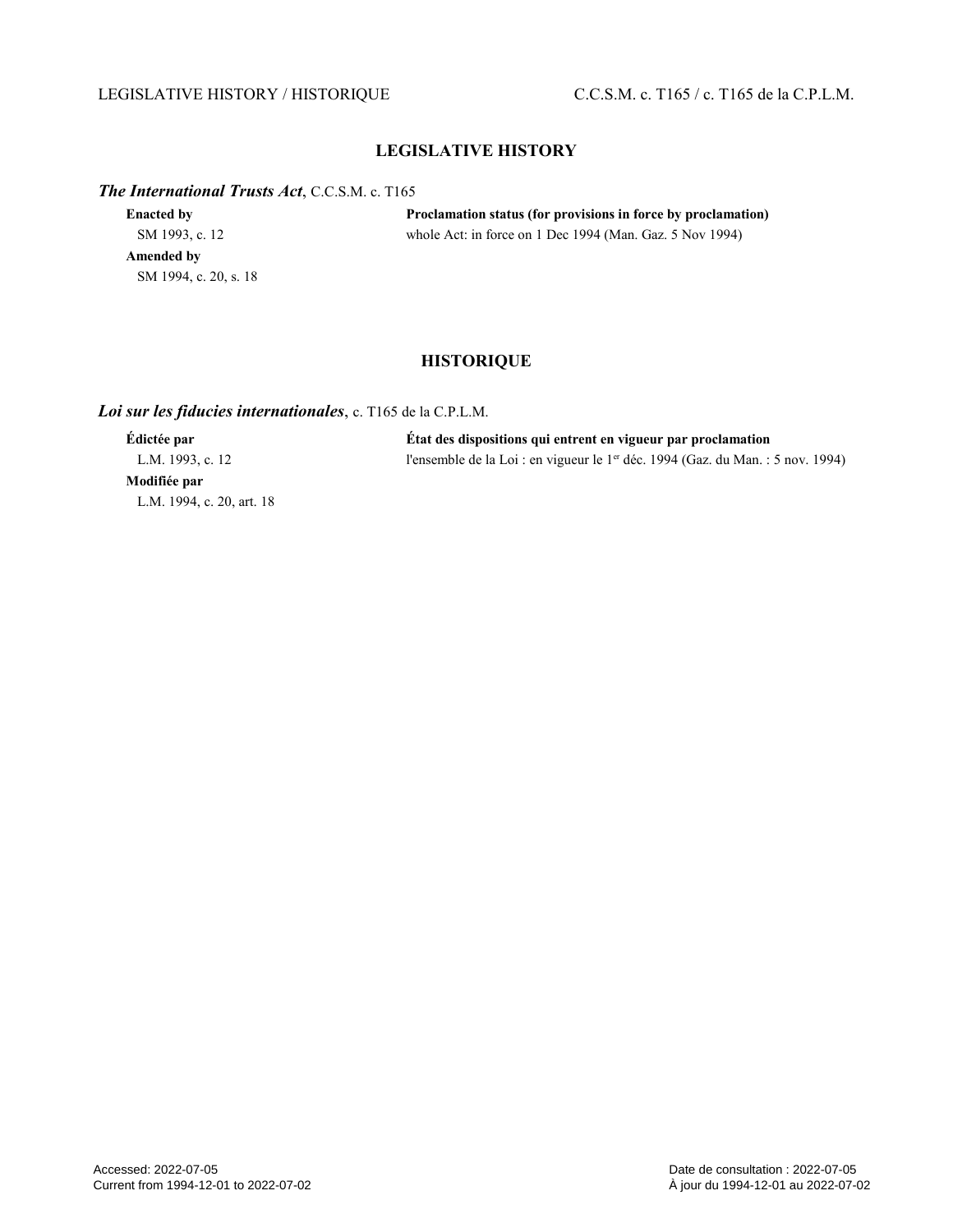#### Section Article

- 1 Definition
- 2 Application of Convention
- 3 Application of Article 22
- 4 Extension of Convention
- 5 Crown bound
- 6 C.C.S.M. reference
- 7 Coming into force

Schedule

#### **CHAPTER T165 CHAPITRE T165**

#### **THE INTERNATIONAL TRUSTS ACT LOI SUR LES FIDUCIES INTERNATIONALES**

#### TABLE OF CONTENTS TABLE DES MATIÈRES

- 1 Définition de « Convention »<br>2 Application de la Convention
- Application de la Convention
- 3 Application de l'article 22
- 4 Portée de la Convention
- 5 Couronne liée
- 6 *Codification permanente*
- 7 Entrée en vigueur

Annexe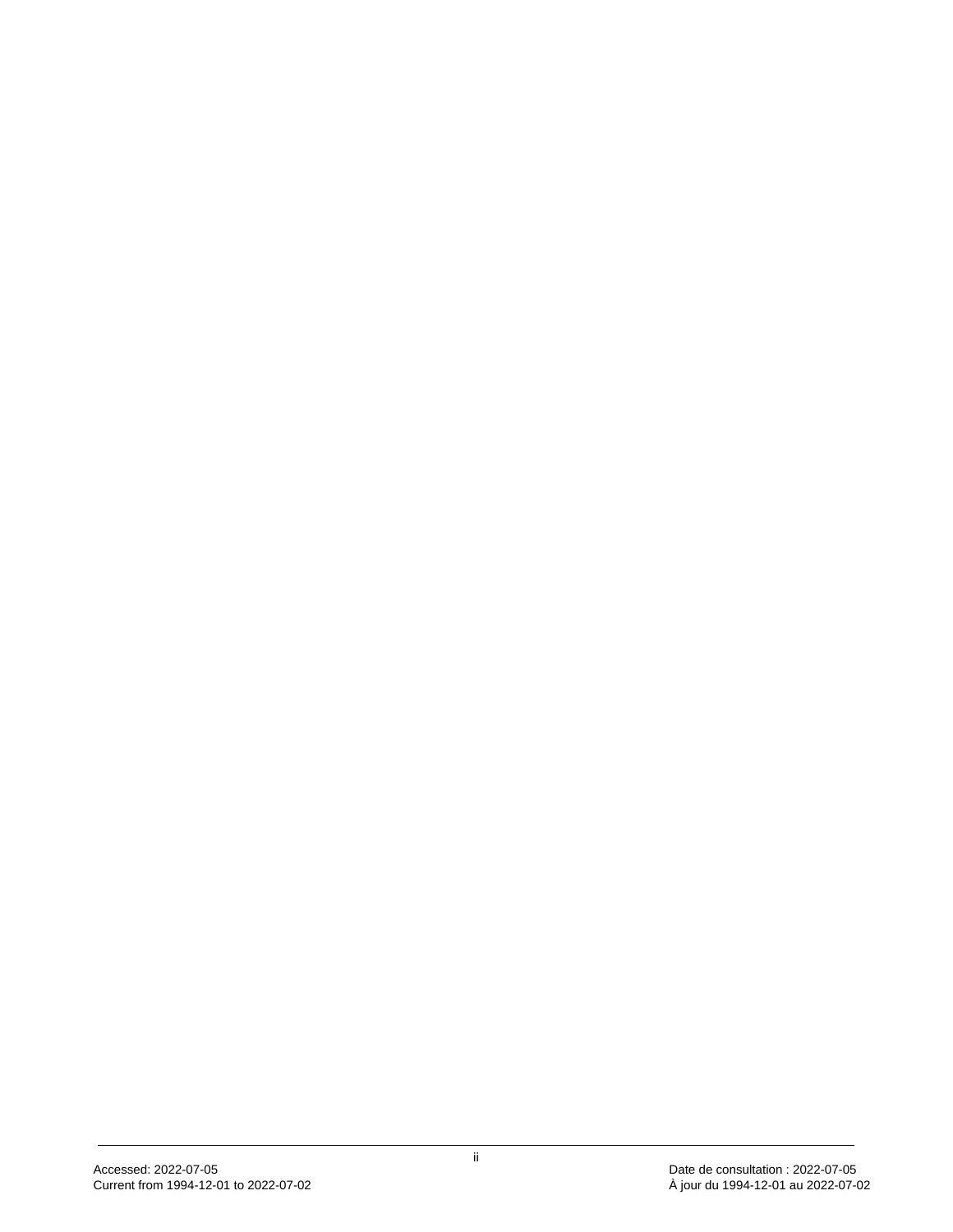#### **CHAPTER T165 CHAPITRE T165**

#### **THE INTERNATIONAL TRUSTS ACT LOI SUR LES FIDUCIES INTERNATIONALES**

(Assented to July 27, 1993)

HER MAJESTY, by and with the advice and consent of the Legislative Assembly of Manitoba, enacts as follows:

#### **Definition**

**1** In this Act, **"Convention"** means the Convention on the Law Applicable to Trusts and their Recognition set out in the Schedule.

#### **Application of Convention**

**2** The Convention applies in the province.

#### **Application of Article 22**

**3** Article 22 of the Convention is not to be construed as affecting the law to be applied in relation to anything done or omitted under a trust before th e coming into force of this Act.

#### **Extension of Convention**

**4(1)** The Convention is extended to trusts declared by judicial decisions including constructive trusts and resulting trusts.

(Date de sanction : 27 juillet 1993)

SA MAJESTÉ, sur l'avis et avec le consentement de l'Assemblée législative du Manitoba, édicte :

#### **Définition de « Convention »**

**1** Dans la présente loi, **« Convention »** s'entend de la Convention relative à la loi applicable au trust et à sa reconnaissance, reproduite en annexe.

#### **Application de la Convention**

**2** La Convention s'applique dans la province.

#### **Application de l'article 22**

**3** L'article 22 de la Convention ne peut être interprété de façon à porter atteinte aux règles de droit à appliquer aux actes accomplis ou aux omissions commises en vertu d'une fiducie avant l'entrée en vigueur de la présente loi.

#### **Portée de la Convention**

**4(1)** La Convention s'applique aussi aux fiducies déclarées par décision judiciaire, y compris les fiducies judiciaires et les fiducies par déduction.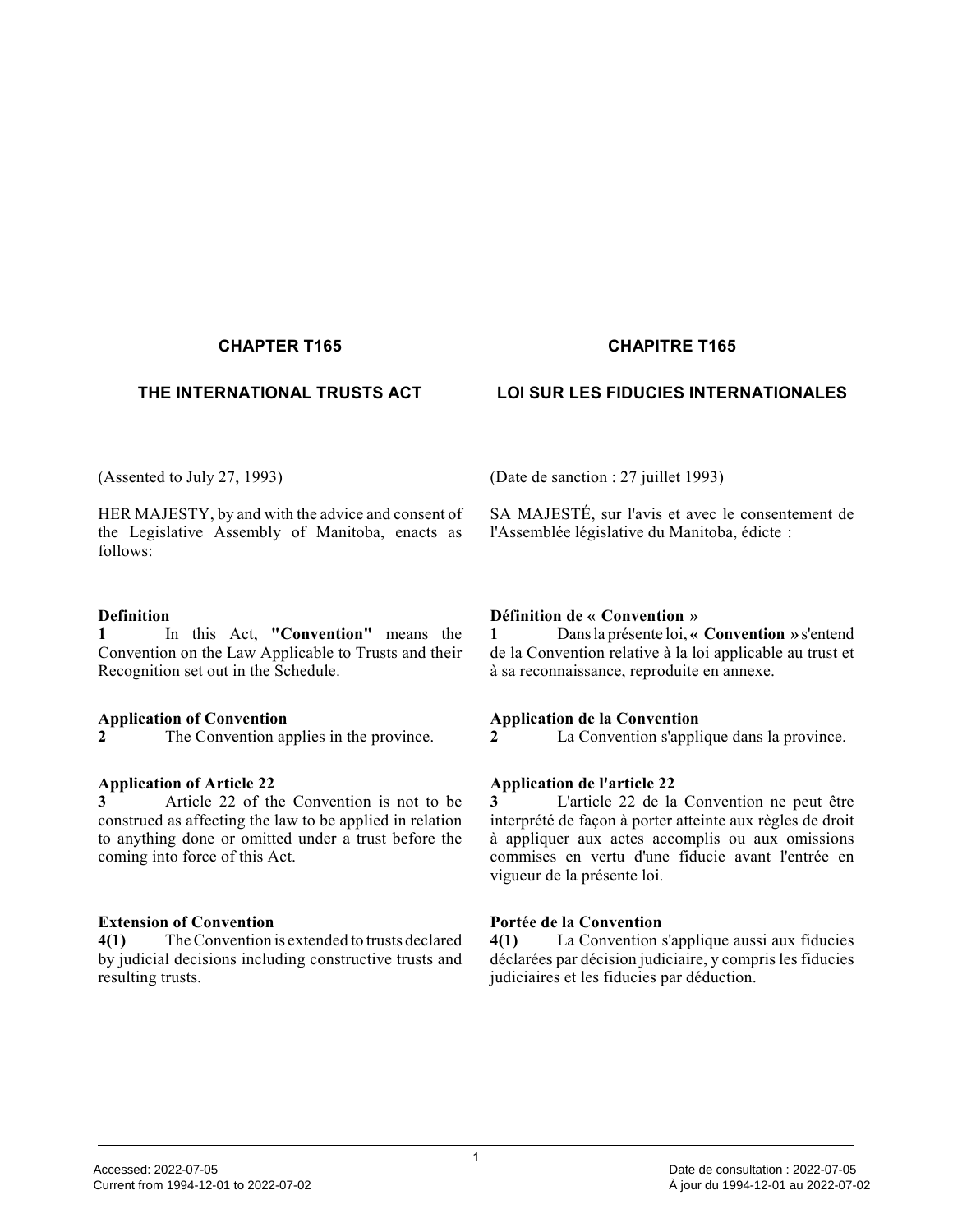#### **Recognition of trust by courts**

**4(2)** Nothing in this Act is to be construed as requiring that recognition or effect be given to a trust declared by judicial decision in another state or a severable aspect of such a trust, if the Court of Queen's Bench is satisfied that there is a substantial reason for refusing to give recognition or effect to the trust or aspect.

#### **Crown bound**

**5** This Act binds the Crown.

#### **C.C.S.M. reference**

**6** This Act may be referred to as chapter T165 of the *Continuing Consolidation of the Statutes of Manitoba* .

#### **Coming into force**

**7** This Act comes into force on a day fixed by proclamation.

> **NOTE: S.M. 1993, c. 12 was proclaimed in force December 1, 1994.**

#### **Reconnaissance des fiducies par les tribunaux**

**4(2)** La présente loi n'a pas pour effet d'obliger à la reconnaissance ou à la validité d'une fiducie déclarée par décision judiciaire dans un État étranger ou d'un aspect séparable de la fiducie, si la Cour du Banc de la Reine est convaincue qu'il existe des motifs importants justifiant le refus de cette reconnaissance ou de cette validité.

#### **Couronne liée**

**5** La présente loi lie la Couronne.

#### *Codification permanente*

**6** La présente loi constitue le chapitre T165 de la *Codification permanente des lois du Manitoba* .

#### **Entrée en vigueur**

**7** La présente loi entre en vigueur à la date fixée par proclamation.

> **NOTE : Le chapitre 12 des** *L.M. 1993* **est entré en vigueur par proclamation le 1er décembre 1994.**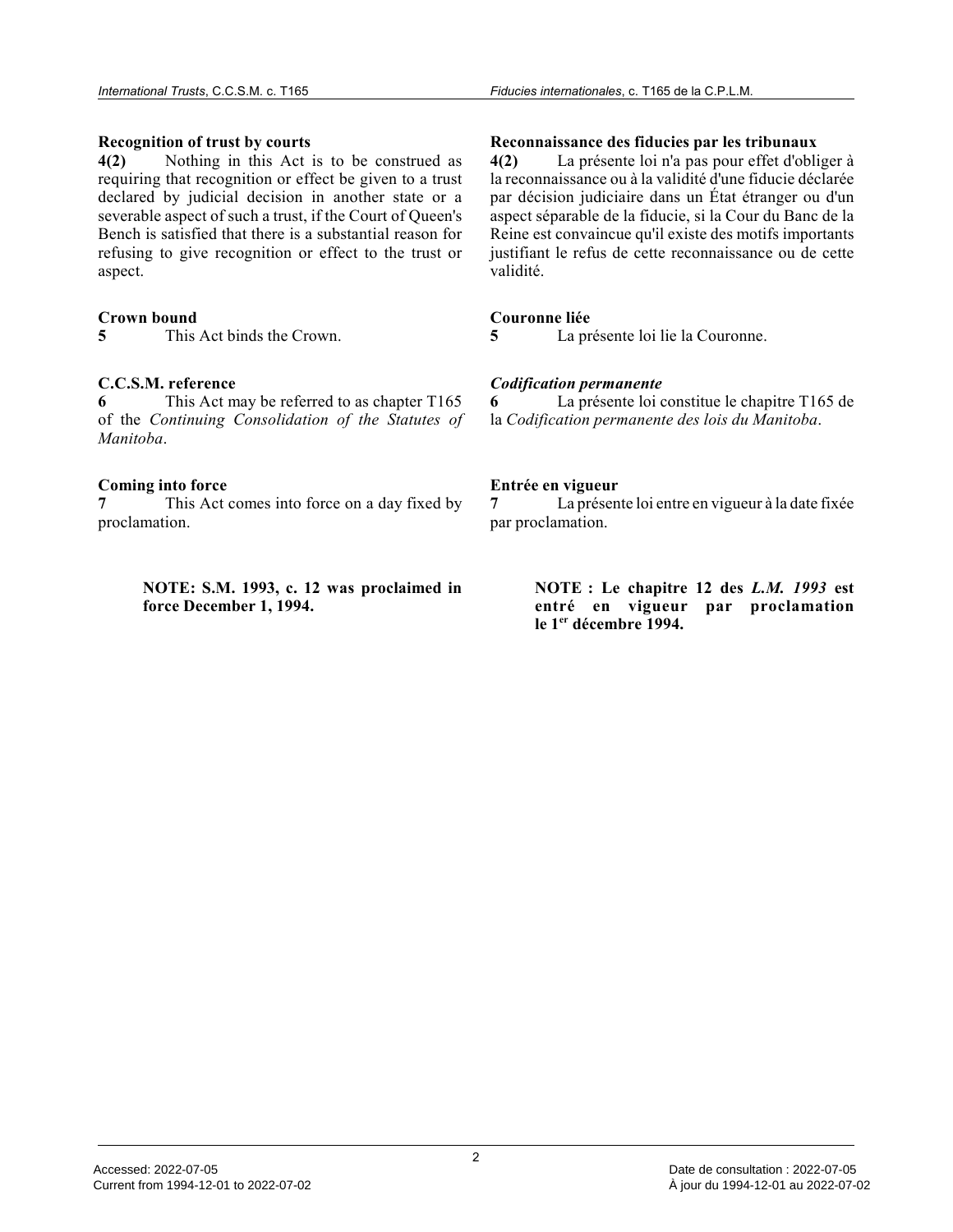#### **SCHEDULE**

#### **CONVENTION ON THE LAW APPLICABLE TO TRUSTS AND ON THEIR RECOGNITION**

The States signatory to the present Convention,

#### Considering that the trust, as developed in courts of equity in common law jurisdictions and adopted with some modifications in other jurisdictions, is a unique legal institution,

Desiring to establish common provisions on the law applicable to trusts and to deal with the most important issues concerning the recognition of trusts,

Have resolved to conclude a Convention to this effect, and have agreed on the following provisions:

#### **ANNEXE**

#### **CONVENTION RELATIVE À LA LOI APPLICABLE AU TRUST ET À SA RECONNAISSANCE**

Les États signataires de la présente Convention,

Considérant que le trust est une institution caractéristique créée par les juridictions d'équité dans les pays de *common law*, adoptée par d'autres pays avec certaines modifications,

Sont convenus d'établir des dispositions communes su r la loi applicable au trust et de régler les problèmes les plus importants relatifs à sa reconnaissance,

Ont résolu de conclure une Convention à cet effet et d'adopter les dispositions suivantes :

#### CHAPTER 1 — SCOPE CHAPITRE PREMIER — CHAMP

#### Article 1

This Convention specifies the law applicable to trusts and governs their recognition.

#### Article 2

For the purposes of this Convention, the term **"trust"** refers to the legal relationships created - inter vivos or on death - by a person, the settlor, when assets have been placed under the control of a trustee for the benefit of a beneficiary or for a specified purpose.

#### Article premier

D'APPLICATION

La présente Convention détermine la loi applicable a u trust et régit sa reconnaissance.

#### Article 2

Aux fins de la présente Convention, le terme **« trust »** vise les relations juridiques créées par une personne, le constituant - par acte entre vifs ou à cause de mort lorsque des biens ont été placés sous le contrôle d'un *trustee* dans l'intérêt d'un bénéficiaire ou dans un but déterminé.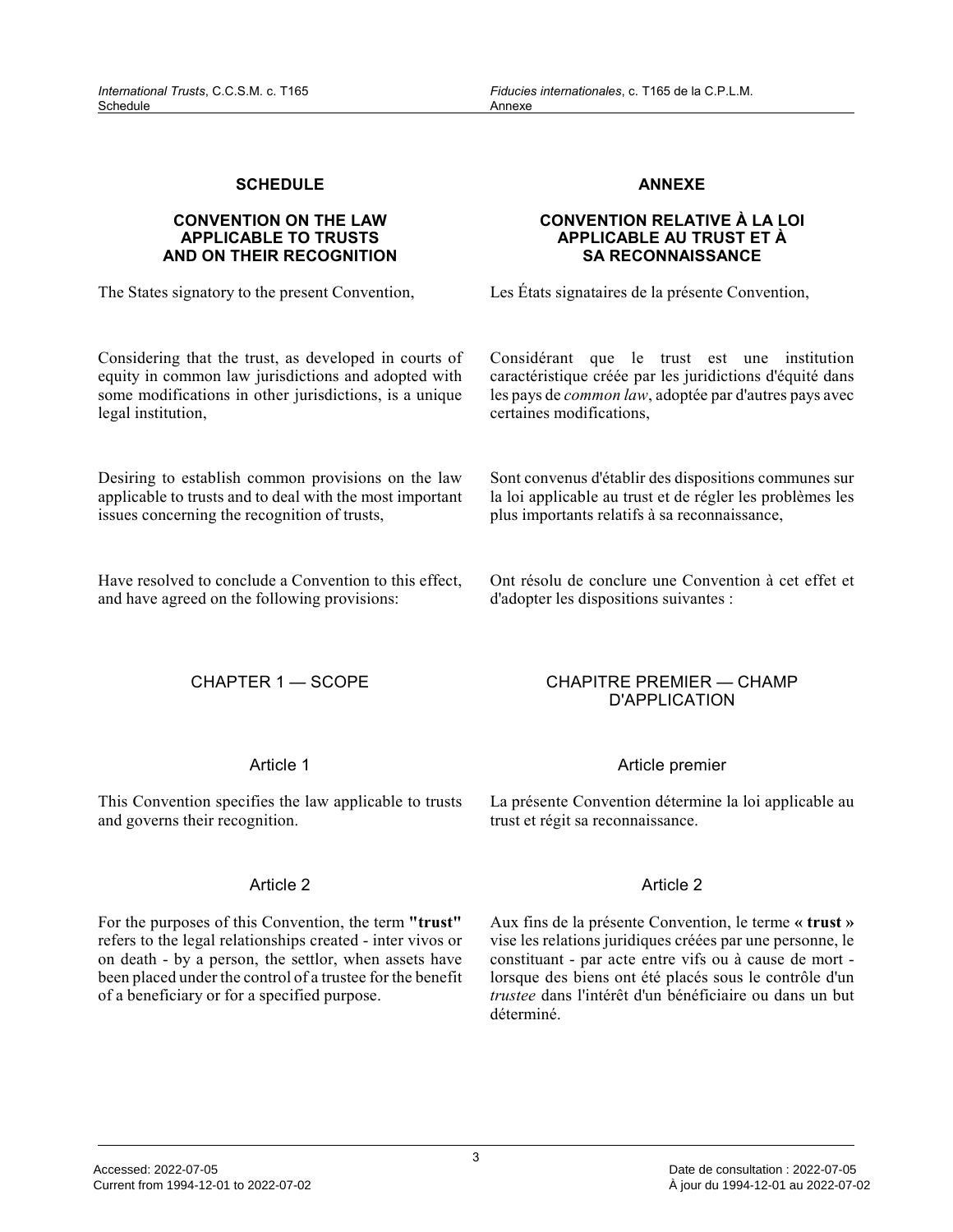A trust has the following characteristics:

(a) the assets constitute a separate fund and are not a part of the trustee's own estate;

(b) title to the trust assets stands in the name of the trustee or in the name of another person on behalf of the trustee;

(c) the trustee has the power and the duty, in respect of which he or she is accountable, to manage, employ or dispose of the assets in accordance with the terms of the trust and the special duties imposed on the trustee by law.

The reservation by the settlor of certain rights an d powers, and the fact that the trustee may have rights as a beneficiary, are not necessarily inconsistent with the existence of a trust.

S.M. 1994, c. 20, s. 18.

#### Article 3

The Convention applies only to trusts created voluntarily and evidenced in writing.

#### Article 4

The Convention does not apply to preliminary issues relating to the validity of wills or of other acts by virtue of which assets are transferred to the trustee.

#### Article 5

The Convention does not apply to the extent that the law specified by Chapter 2 does not provide for trusts or the category of trusts involved.

Le trust présente les caractéristiques suivantes :

a) les biens du trust constituent une masse distinct e et ne font pas partie du patrimoine du *trustee* ;

b) le titre relatif aux biens du trust est établi au nom du *trustee* ou d'une autre personne pour le compte du *trustee* ;

c) le *trustee* est investi du pouvoir et chargé de l'obligation, dont il doit rendre compte, d'administrer, de gérer ou de disposer des biens selon les termes du trust et les règles particulières imposées au *trustee* par la loi.

Le fait que le constituant conserve certaines prérogatives ou que le *trustee* possède certains droits en qualité de bénéficiaire ne s'oppose pas nécessairement à l'existence d'un trust.

#### Article 3

La Convention ne s'applique qu'aux trusts créés volontairement et dont la preuve est apportée par écrit.

#### Article 4

La Convention ne s'applique pas à des questions préliminaires relatives à la validité des testaments ou d'autres actes juridiques par lesquels des biens sont transférés au *trustee* .

#### Article 5

La Convention ne s'applique pas dans la mesure où l a loi déterminée par le chapitre 2 ne connaît pas l'institution du trust ou la catégorie de trust en cause.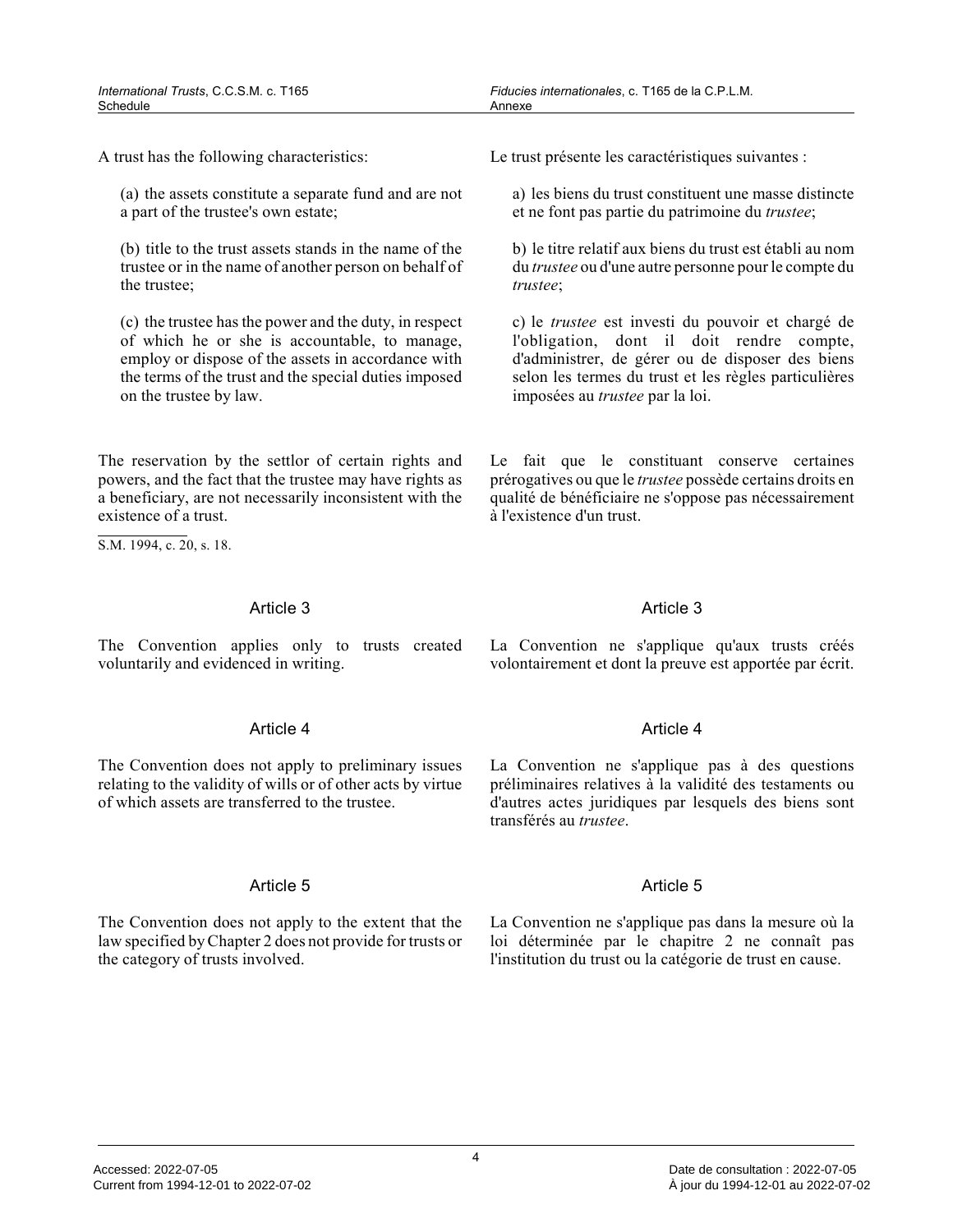#### CHAPTER 2 — APPLICABLE LAW CHAPITRE 2 — LOI APPLICABLE

#### Article 6

A trustee shall be governed by the law chosen by the settlor. The choice must be express or be implied in the terms of the instrument creating or the writing evidencing the trust, interpreted, if necessary, in the light of the circumstances of the case.

Where the law chosen under the previous paragraph does not provide for trusts or the category of trust involved, the choice shall not be effective and the la w specified in Article 7 shall apply.

#### Article 7

Where no applicable law has been chosen, a trust shall be governed by the law with which it is most closely connected.

In ascertaining the law with which a trust is most closely connected reference shall be made in particular to

(a) the place of administration of the trust designated by the settlor;

(b) the situs of the assets of the trust;

(c) the place of residence or business of the trustee;

(d) the objects of the trust and the places where they are to be fulfilled.

#### Article 8

The law specified by Article 6 or 7 shall govern the validity of the trust, its construction, its effects, and the administration of the trust.

#### Article 6

Le trust est régi par la loi choisie par le constituant. Le choix doit être exprès ou résulter des dispositions de l'acte créant le trust ou en apportant la preuve, interprétées au besoin à l'aide des circonstances de la cause.

Lorsque la loi choisie en application de l'alinéa précédent ne connaît pas l'institution du trust ou la catégorie de trust en cause, ce choix est sans effet et l a loi déterminée par l'article 7 est applicable.

#### Article 7

Lorsqu'il n'a pas été choisi de loi, le trust est régi par la loi avec laquelle il présente les liens les plus étroits.

Pour déterminer la loi avec laquelle le trust présente les liens les plus étroits, il est tenu compte notamment :

a) du lieu d'administration du trust désigné par le constituant;

b) de la situation des biens du trust;

c) de la résidence ou du lieu d'établissement du *trustee* ;

d) des objectifs du trust et des lieux où ils doivent être accomplis.

#### Article 8

La loi déterminée par les articles 6 ou 7 régit la validité du trust, son interprétation, ses effets ainsi que l'administration du trust.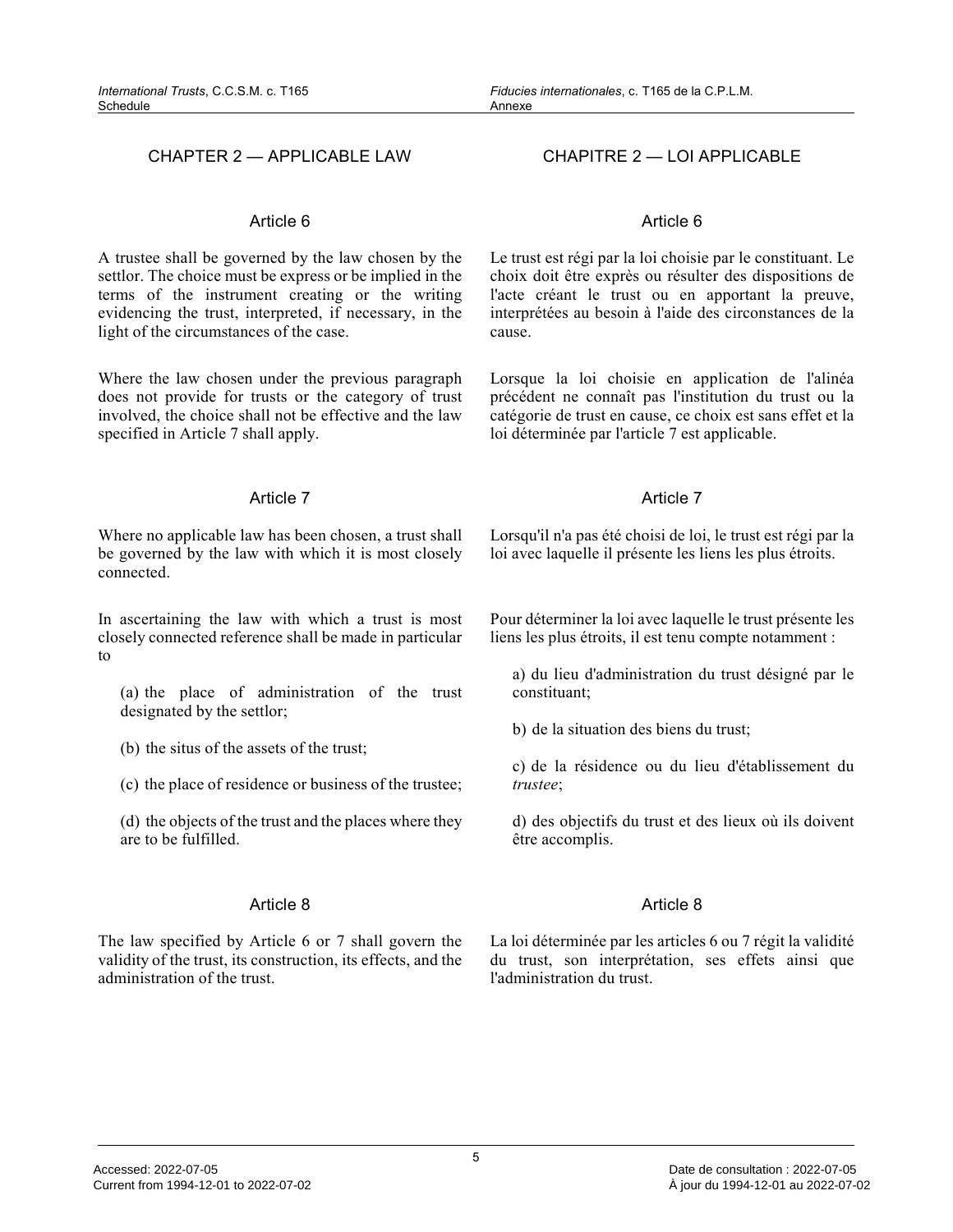In particular that law shall govern

(a) the appointment, resignation and removal of trustees, the capacity to act as a trustee, and the devolution of the office of trustee;

(b) the rights and duties of trustees among themselves;

(c) the right of trustees to delegate in whole or in part the discharge of their duties or the exercise of their powers;

(d) the power of trustees to administer or to dispos e of trust assets, to create security interests in the trust assets, or to acquire new assets;

(e) the powers of investment of trustees;

(f) restrictions on the duration of the trust, and o n the power to accumulate the income of the trust;

(g) the relationships between the trustees and the beneficiaries, including the personal liability of th e trustees to the beneficiaries;

(h) the variation or termination of the trust;

(i) the distribution of the trust assets;

(j) the duty of trustees to account for their administration.

#### Article 9

In applying this Chapter, a severable aspect of the trust, particularly matters of administration, may be governed by a different law.

#### Article 10

The law applicable to the validity of the trust shal l determine whether that law or the law governing a severable aspect of the trust may be replaced by another law.

Cette loi régit notamment :

a) la désignation, la démission et la révocation du *trustee*, l'aptitude particulière à exercer les attributions d'un *trustee* ainsi que la transmission des fonctions de *trustee* ;

b) les droits et obligations des *trustees* entre eux;

c) le droit du *trustee* de déléguer en tout ou en partie l'exécution de ses obligations ou l'exercice de ses pouvoirs;

d) les pouvoirs du *trustee* d'administrer et de disposer des biens du trust, de les constituer en sûretés et d'acquérir des biens nouveaux;

e) les pouvoirs du *trustee* de faire des investissements;

f) les restrictions relatives à la durée du trust et aux pouvoirs de mettre en réserve les revenus du trust;

g) les relations entre le *trustee* et les bénéficiaires, y compris la responsabilité personnelle du *trustee* envers les bénéficiaires;

h) la modification ou la cessation du trust;

i) la répartition des biens du trust;

j) l'obligation du *trustee* de rendre compte de sa gestion.

#### Article 9

Dans l'application du présent chapitre, un élément du trust susceptible d'être isolé, notamment son administration, peut être régi par une loi distincte.

#### Article 10

La loi applicable à la validité du trust régit la possibilité de remplacer cette loi, ou la loi applicable à un élément du trust susceptible d'être isolé, par une autre loi.

CHAPTER 3 — RECOGNITION CHAPITRE 3 — RECONNAISSANCE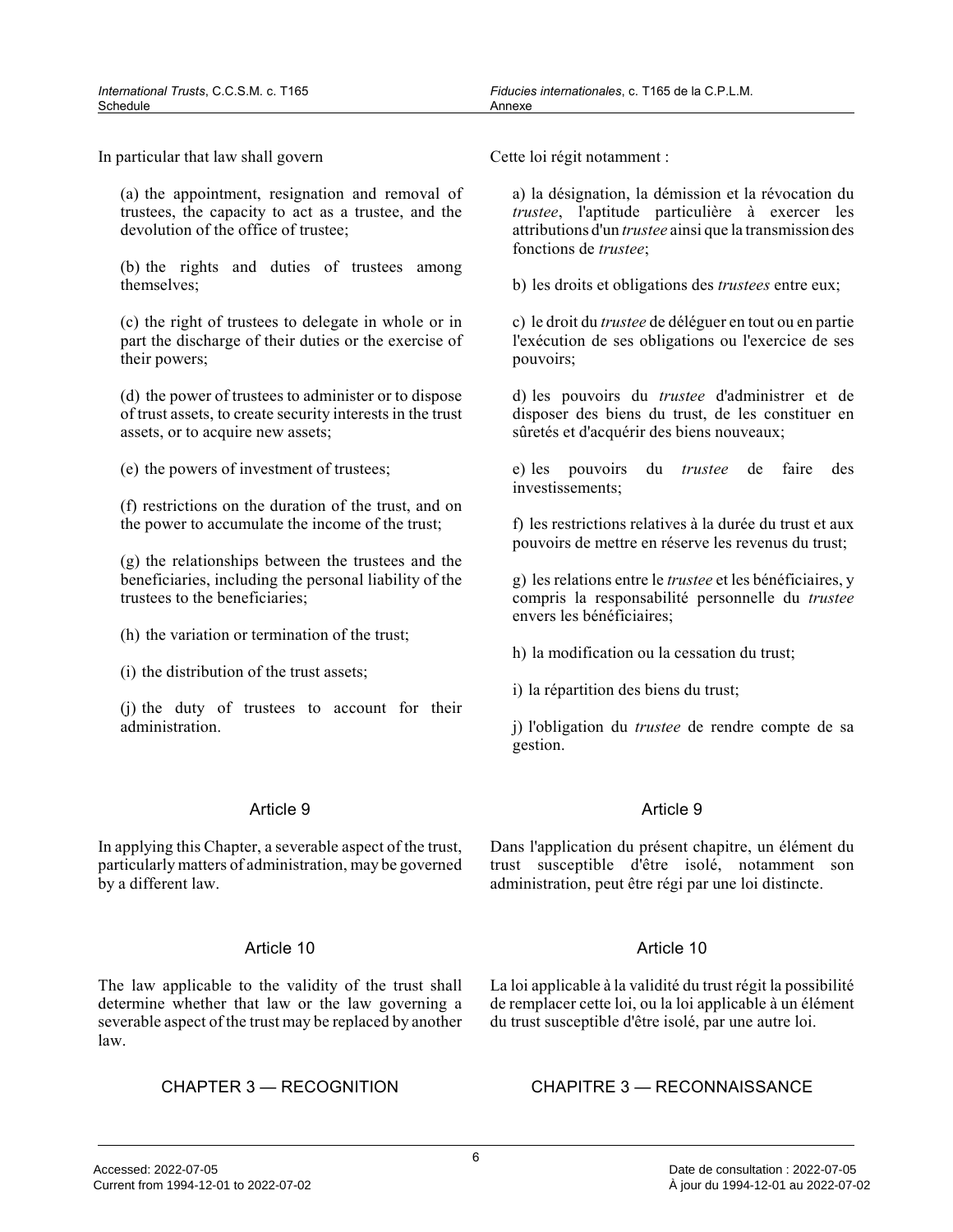#### Article 11

A trust created in accordance with the law specified by the preceding Chapter shall be recognized as a trust.

Such recognition shall imply as a minimum that the trust property constitutes a separate fund, that th e trustee may sue and be sued in his or her capacity as trustee, and that the trustee may appear to act in this capacity before a notary or any person acting in an official capacity.

In so far as the law applicable to the trust requires or provides, such recognition shall imply, in particula r

(a) that personal creditors of the trustee shall have no recourse against the trust assets;

(b) that the trust assets shall not form part of the trustee's estate on his or her insolvency or bankruptcy;

(c) that the trust assets shall not form part of the matrimonial property of the trustee or the spouse o f the trustee, nor part of the trustee's estate on his or her death;

(d) that the trust assets may be recovered when the trustee, in breach of trust, has mingled trust assets with his or her own property or has alienated trust assets. However, the rights and obligations of any third party holder of the assets shall remain subject to the law determined by the choice of law rules of the forum.

#### Article 12

Where the trustee desires to register assets, movable or immovable, or documents of title to them, the truste e shall be entitled, in so far as it is not prohibited by or inconsistent with the law of the State where registration is sought, to do so in his or her capacity as trustee or in such other way that the existence of the trust is disclosed.

#### Article 13

No State shall be bound to recognize a trust the significant elements of which, except for the choice of

#### Article 11

Un trust créé conformément à la loi déterminée par le chapitre précédent sera reconnu en tant que trust.

La reconnaissance implique au moins que les biens du trust soient distincts du patrimoine personnel du *trustee* et que le *trustee* puisse agir comme demandeur ou défendeur ou comparaître en qualité de *trustee* devant un notaire ou toute personne exerçant une autorité publique.

Dans la mesure où la loi applicable au trust le requiert ou le prévoit, cette reconnaissance implique notamment :

a) que les créanciers personnels du *trustee* ne puissent pas saisir les biens du trust;

b) que les biens du trust soient séparés du patrimoine du *trustee* en cas d'insolvabilité ou de faillite de celui-ci;

c) que les biens du trust ne fassent pas partie du régime matrimonial ni de la succession du *trustee* ;

d) que la revendication des biens du trust soit permise, dans les cas où le *trustee*, en violation des obligations résultant du trust, a confondu les bien s du trust avec ses biens personnels ou en a disposé. Toutefois, les droits et obligations d'un tiers détenteur des biens du trust demeurent régis par la loi déterminée par les règles de conflit du for.

#### Article 12

Le *trustee* qui désire faire inscrire dans un registre un bien meuble ou immeuble, ou un titre s'y rapportant , sera habilité à requérir l'inscription en sa qualité de *trustee* ou de telle façon que l'existence du trust apparaisse, pour autant que ce ne soit pas interdit par la loi de l'État où l'inscription doit avoir lieu ou incompatible avec cette loi.

#### Article 13

Aucun État n'est tenu de reconnaître un trust dont les éléments significatifs, à l'exception du choix de la loi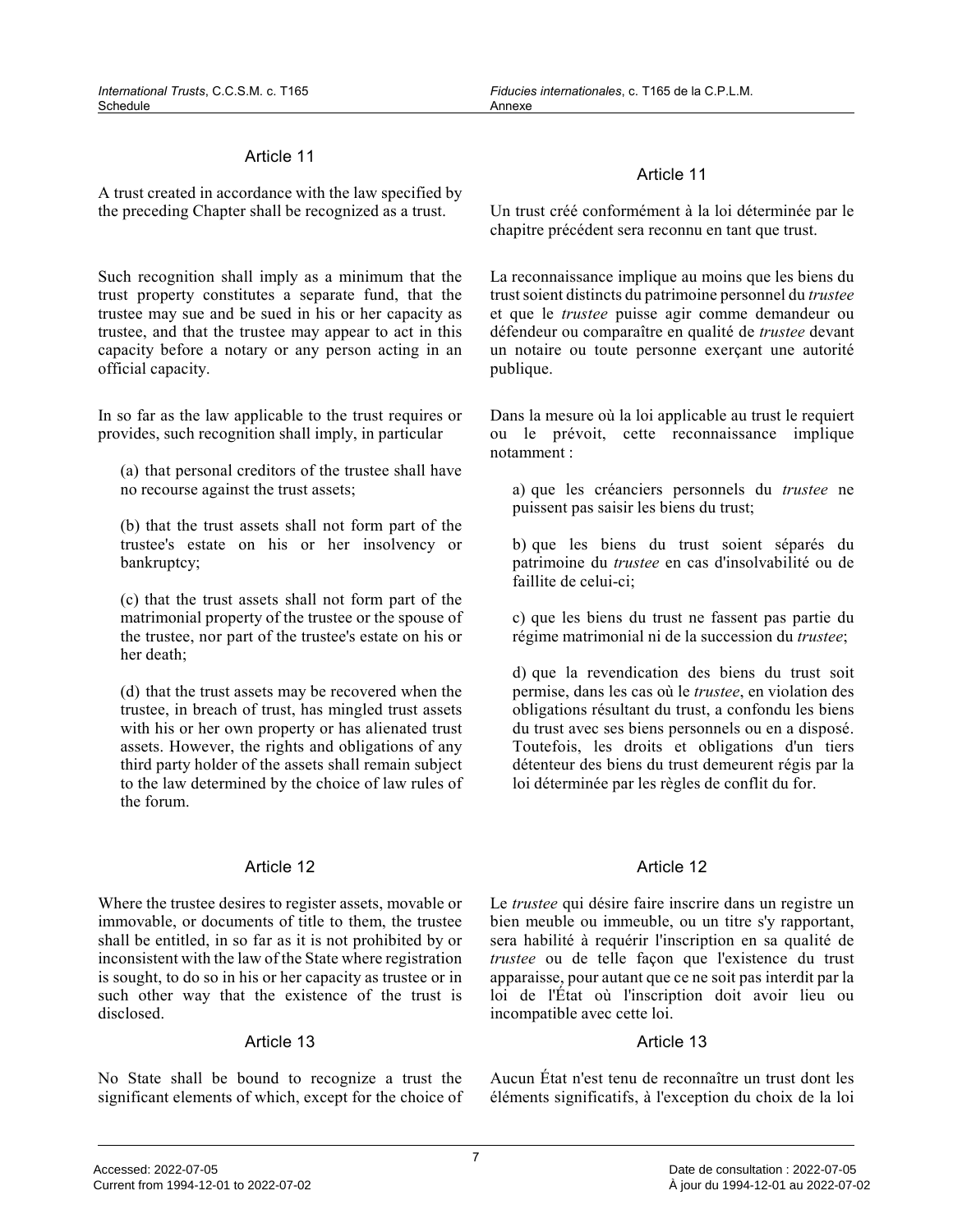the applicable law, the place of administration and the habitual residence of the trustee, are more closely connected with States which do not have the institution of the trust or the category of trust involved.

#### Article 14

The Convention shall not prevent the application of rules of law more favourable to the recognition of trusts.

applicable, du lieu d'administration et de la résidence habituelle du *trustee*, sont rattachés plus étroitement à des États qui ne connaissent pas l'institution du trust ou la catégorie de trust en cause.

#### Article 14

La Convention ne fait pas obstacle à l'application d e règles de droit plus favorables à la reconnaissance d'un trust.

#### CHAPTER 4— GENERAL CLAUSES CHAPITRE 4 — DISPOSITIONS GÉNÉRALES

#### Article 15

The Convention does not prevent the application of provisions of the law designated by the conflicts rules of the forum, in so far as those provisions cannot b e derogated from by voluntary act, relating in particular to the following matters:

- (a) the protection of minors and incapable parties;
- (b) the personal and proprietary effects of marriage ;
- (c) succession rights, testate and intestate, especially the indefeasible shares of spouses and relatives;
- (d) the transfer of title to property and security interests in property;
- (e) the protection of creditors in matters of insolvency;
- (f) the protection, in other respects, of third parties acting in good faith.

If recognition of a trust is prevented by application of the preceding paragraph, the court shall try to give effect to the objects of the trust by other means.

#### Article 16

The Convention does not prevent the application of those provisions of the law of the forum which must be applied even to international situations, irrespective o f rules of conflict of laws.

#### Article 15

La Convention ne fait pas obstacle à l'application des dispositions de la loi désignée par les règles de conflit du for lorsqu'il ne peut être dérogé à ces dispositions par une manifestation de volonté, notamment dans les matières suivantes :

a) la protection des mineurs et des incapables;

b) les effets personnels et patrimoniaux du mariage;

c) les testaments et la dévolution des successions, spécialement la réserve;

d) le transfert de propriété et les sûretés réelles;

e) la protection des créanciers en cas d'insolvabilité;

f) la protection des tiers de bonne foi à d'autres égards.

Lorsque les dispositions du paragraphe précédent font obstacle à la reconnaissance du trust, le juge s'efforcera de donner effet aux objectifs du trust par d'autres moyens juridiques.

#### Article 16

La Convention ne porte pas atteinte aux dispositions de la loi du for dont l'application s'impose même aux situations internationales quelle que soit la loi désignée par les règles de conflit de lois.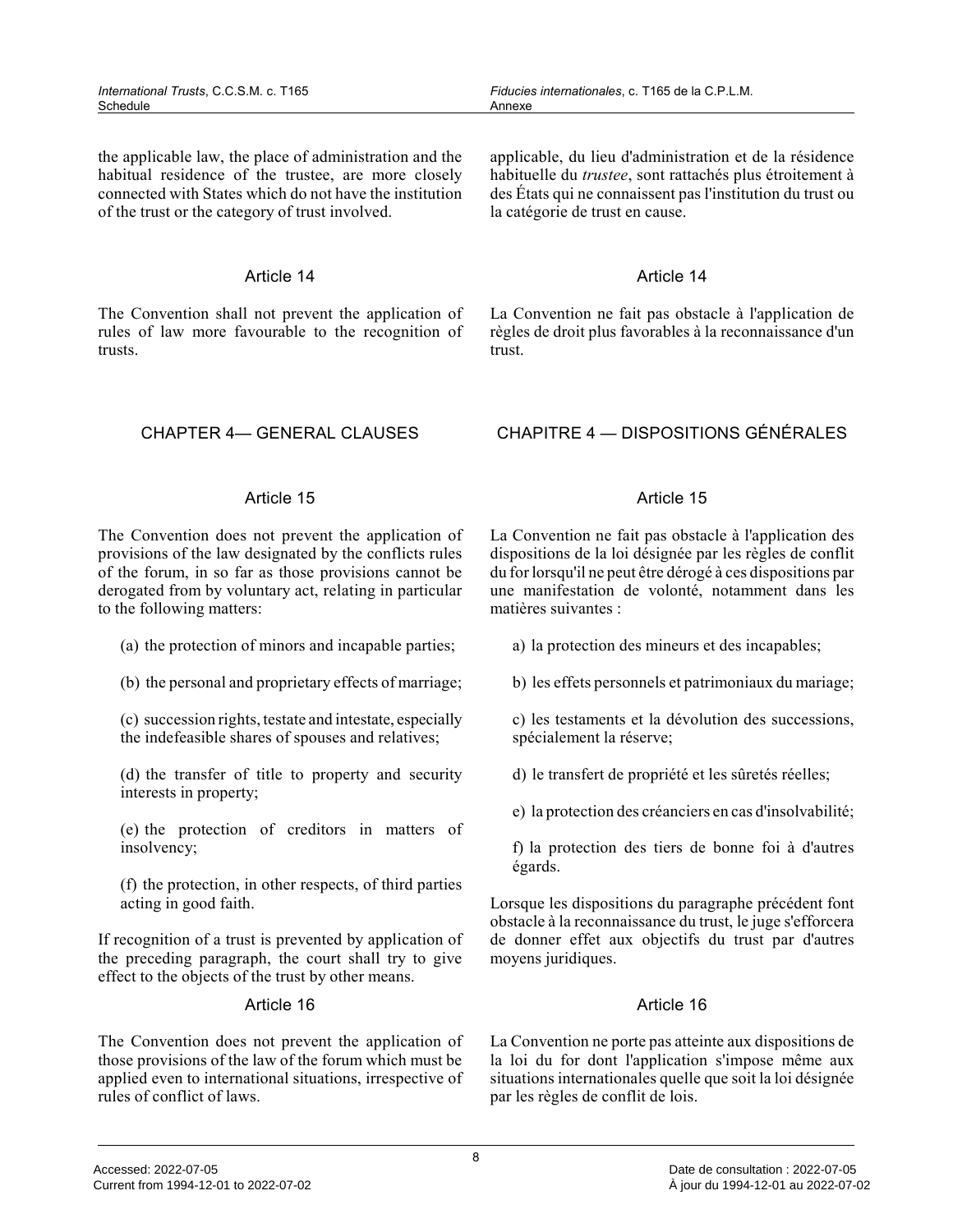9

If another State has a sufficiently close connection with a case then, in exceptional circumstances, effect may also be given to rules of that state which have the same character as mentioned in the preceding paragraph.

Any Contracting State may, by way of reservation, declare that it will not apply the second paragraph of this article.

### Article 17

In the Convention the word **"law"** means the rules of law in force in a State other than its rules of conflict of laws.

### Article 18

The provisions of the Convention may be disregarded when their application would be manifestly incompatible with public policy (ordre public).

### Article 19

Nothing in the Convention shall prejudice the powers of States in fiscal matters.

### Article 20

Any Contracting State may, at any time, declare that the provisions of the Convention will be extended to trusts declared by judicial decisions.

*Fiducies internationales*, c. T165 de la C.P.L.M.

Annexe

À titre exceptionnel, il peut également être donné effet aux règles de même nature d'un autre État qui présente avec l'objet du litige un lien suffisamment étroit.

Tout État contractant pourra déclarer, par une réserve, qu'il n'appliquera pas la disposition du deuxième alinéa du présent article.

### Article 17

Au sens de la Convention, le terme **« loi »** désigne les règles de droit en vigueur dans un État à l'exclusion des règles de conflit de lois.

### Article 18

Les dispositions de la Convention peuvent être écartées si leur application est manifestement incompatible avec l'ordre public.

### Article 19

La Convention ne porte pas atteinte à la compétence des États en matière fiscale.

### Article 20

Tout État contractant pourra, à tout moment, déclarer que les dispositions de la Convention seront étendue s aux trusts créés par une décision de justice.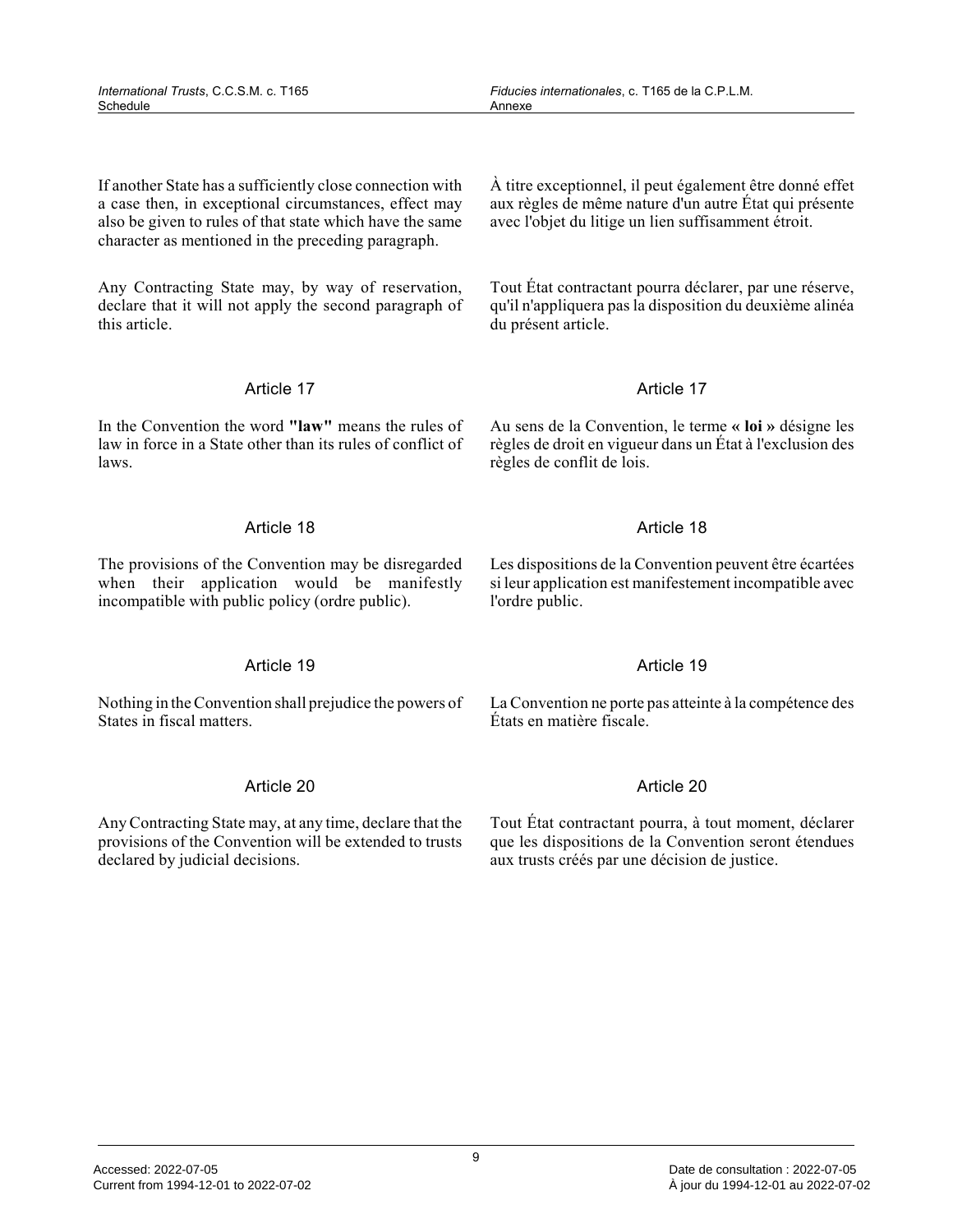This declaration shall be notified to the Ministry of Foreign Affairs of the Kingdom of the Netherlands and will come into effect on the day when this notification is received.

Article 31 is applicable to the withdrawal of this declaration in the same way as it applies to a denunciation of the Convention.

#### Article 21

Any Contracting State may reserve the right to apply the provisions of Chapter 3 only to trusts the validity of which is governed by the law of a Contracting State.

#### Article 22

The Convention applies to trusts regardless of the date on which they were created.

However, a Contracting State may reserve the right no t to apply the Convention to trusts created before the date on which, in relation to that State, the Convention enters into force.

#### Article 23

For the purposes of identifying the law applicable under the Convention, where a State comprises several territorial units each of which has its own rules of law in respect of trusts, any reference to the law of that State to be construed as referring to the law in force in the territorial unit in question.

#### Article 24

A State within which different territorial units have their own rules of law in respect of trusts is not bound to apply the Convention to conflicts solely between the laws of such units.

Cette déclaration sera notifiée au Ministère des Affaires Étrangères du Royaume des Pays-Bas et prendra effet le jour de la réception de cette notification.

L'article 31 est applicable par analogie au retrait de cette déclaration.

#### Article 21

Toute État contractant pourra se réserver le droit d e n'appliquer les dispositions du chapitre 3 qu'aux trusts dont la validité est régie par la loi d'un État contractant.

#### Article 22

La Convention est applicable quelle que soit la date à laquelle le trust a été créé.

Toutefois, un État contractant pourra se réserver le droit de ne pas appliquer la Convention à un trust créé avant la date de l'entrée en vigueur de la Convention pour cet État.

#### Article 23

À l'effet de déterminer la loi applicable selon la Convention, lorsqu'un État comprend plusieurs unités territoriales dont chacune a ses propres règles en matière de trust, toute référence à la loi de cet État sera considérée comme visant la loi en vigueur dans l'unité territoriale concernée.

#### Article 24

Un État dans lequel différentes unités territoriales ont leurs propres règles de droit en matière de trust n'est pas tenu d'appliquer la Convention aux conflits de lois intéressant uniquement ses unités territoriales.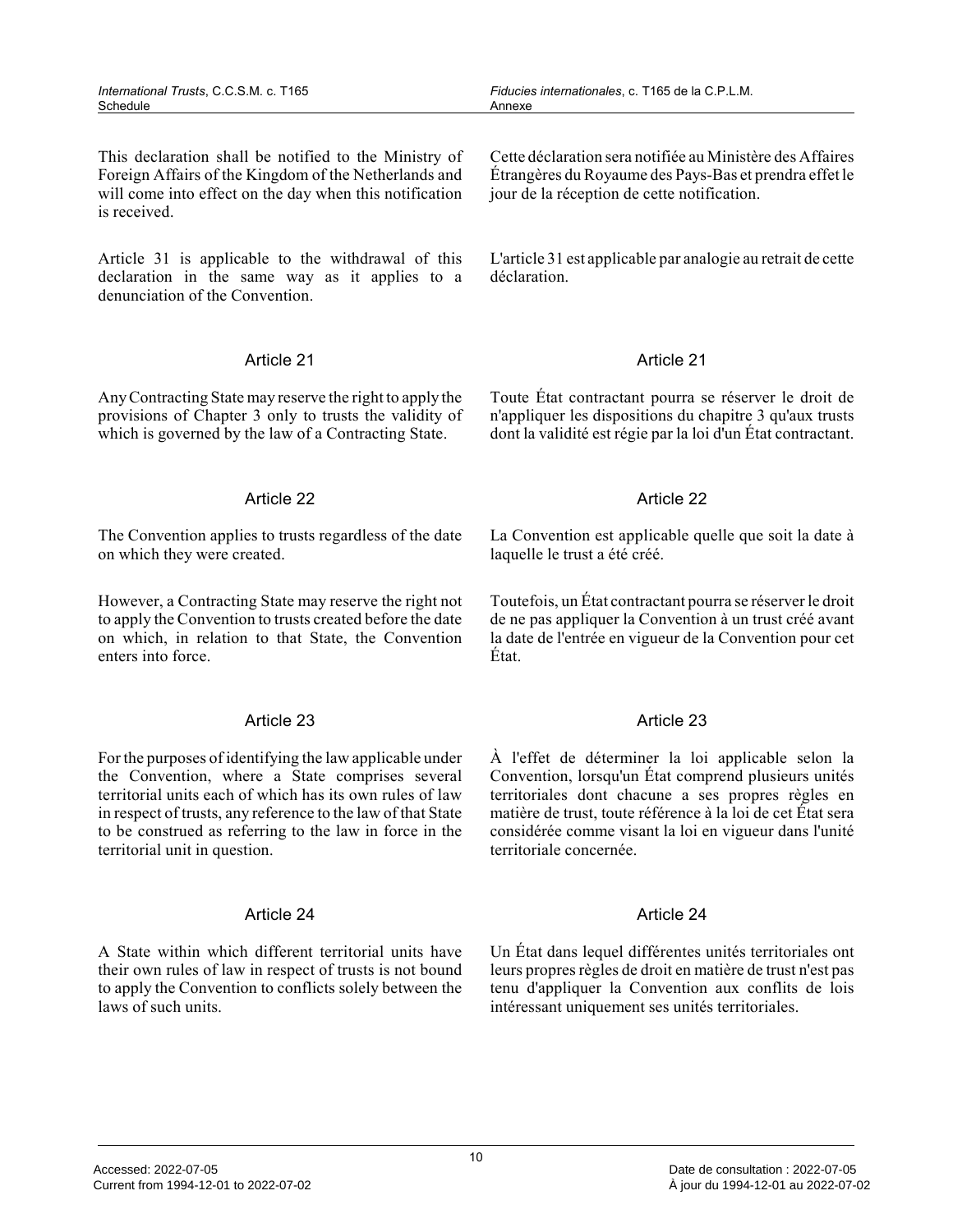#### Article 25

The Convention shall not affect any other international instrument containing provisions on matters governed by this Convention to which a Contracting State is, or becomes, a Party.

#### Article 26

Any State may, at the time of signature, ratification, acceptance, approval or accession, or at the time of making a declaration in terms of Article 29, make the reservations provided for in Articles 16, 21 and 22.

No other reservation shall be permitted. Aucune autre réserve ne sera admise.

Any Contracting State may at any time withdraw a reservation which it has made; the reservation shall cease to have effect on the first day of the third calendar month after notification of the withdrawal.

#### Article 27

The Convention shall be open for signature by the States which were members of the Hague Conference on Private International Law at the time of its 15th Session.

It shall be ratified, accepted or approved and the instruments of ratification, acceptance or approval shall be deposited with the Ministry of Foreign Affairs of the Kingdom of the Netherlands.

#### Article 28

Any other State may accede to the convention after it has entered into force in accordance with Article 30, paragraph 1.

The instrument of accession shall be deposited with the Ministry of Foreign Affairs of the Kingdom of the

#### Article 25

La Convention ne déroge pas aux instruments internationaux auxquels un État contractant est ou sera Partie et qui contiennent des dispositions sur les matières réglées par la présente Convention.

#### CHAPTER 5 — FINAL CLAUSES CHAPITRE 5 — CLAUSES FINALES

#### Article 26

Tout État, au moment de la signature, de la ratification, de l'acceptation, de l'approbation ou de l'adhésion, ou au moment d'une déclaration faite en vertu de l'article 29, pourra faire les réserves prévues aux articles 16, 21 et 22.

Tout État contractant pourra, à tout moment, retirer une réserve qu'il aura faite; l'effet de la réserve cessera le premier jour du troisième mois du calendrier après la notification du retrait.

#### Article 27

La Convention est ouverte à la signature des États qu i étaient Membres de la Conférence de La Haye de droi t international privé lors de sa Quinzième session.

Elle sera ratifiée, acceptée ou approuvée et les instruments de ratification, d'acceptation ou d'approbation seront déposés auprès du Ministère de s Affaires Étrangères du Royaume des Pays-Pas.

#### Article 28

Tout autre État pourra adhérer à la Convention après son entrée en vigueur en vertu de l'article 30, aliné a premier.

L'instrument d'adhésion sera déposé auprès du Ministère des Affaires Étrangères du Royaume des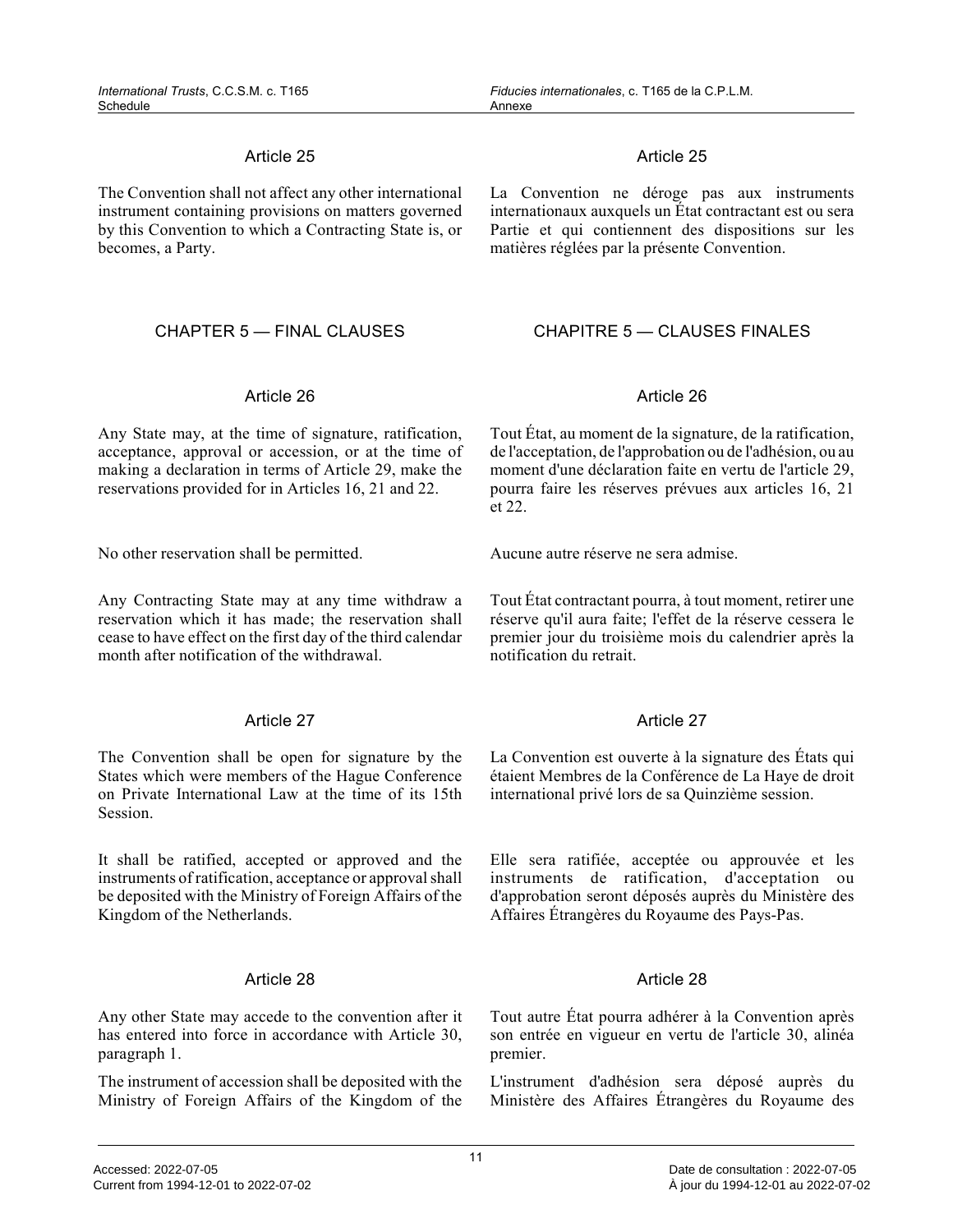Netherlands. Pays-Bas.

The accession shall have effect only as regards the relations between the acceding State and those Contracting States which have not raised an objectio n to its accession in the 12 months after the receipt of the notification referred to in Article 32. Such an objection may also be raised by Member States at the time when they ratify, accept or approve the Convention after a n accession. Any such objection shall be notified to the Ministry of Foreign Affairs of the Kingdom of the Netherlands.

#### Article 29

If a State has two or more territorial units in which different systems of law are applicable, it may at the time of signature, ratification, acceptance, approval or accession declare that this Convention shall extend to all of its territorial units or only to one or more of them and may modify this declaration by submitting another declaration at any time. Any such declaration shall be notified to the Ministry of Foreign Affairs of the Kingdom of the Netherlands and shall state expressl y the territorial units to which the Convention applies.

If a State makes no declaration under this article, the Convention is to extend to all territorial units of that State.

#### Article 30

The Convention shall enter into force on the first day of the third calendar month after the deposit of the third instrument of ratification, acceptance or approval referred to in Article 27.

L'adhésion n'aura d'effet que dans les rapports entre l'État adhérant et les États contractants qui n'auront pas élevé d'objection à son encontre dans les douze mois après la réception de la notification prévue à l'article 32. Une telle objection pourra également être élevée par tout État Membre au moment d'une ratification, acceptation ou approbation de la Convention, ultérieure à l'adhésion. Ces objections seront notifiées au Ministère des Affaires Étrangères du Royaume des Pays-Bas.

#### Article 29

Un État qui comprend deux ou plusieurs unités territoriales dans lesquelles des systèmes de droit différents s'appliquent pourra, au moment de la signature, de la ratification, de l'acceptation, de l'approbation ou de l'adhésion, déclarer que la présente Convention s'appliquera à toutes ses unités territoriales ou seulement à l'une ou à plusieurs d'entres elles, et pourra à tout moment modifier cette déclaration en faisant une nouvelle déclaration. Ces déclarations seront notifiées au Ministère des Affaires Étrangères du Royaume des Pays-Bas et indiqueront expressément le s unités territoriales auxquelles la Convention s'applique.

Si un État ne fait pas de déclaration en vertu du présent article, la Convention s'appliquera à l'ensemble du territoire de cet État.

#### Article 30

La Convention entrera en vigueur le premier jour du troisième mois du calendrier après le dépôt du troisième instrument de ratification, d'acceptation ou d'approbation prévu par l'article 27.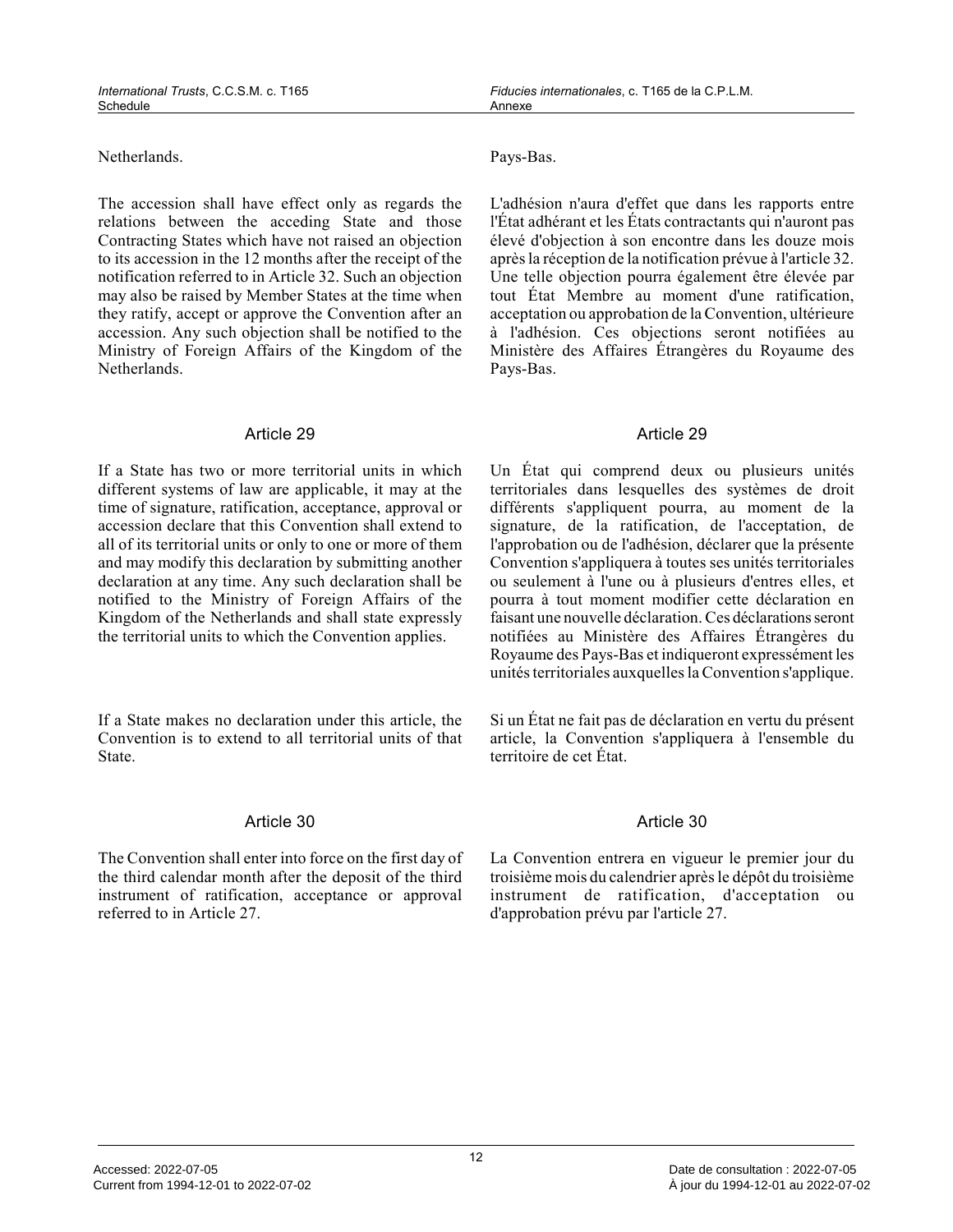Thereafter the Convention shall enter into force

(a) for each State ratifying, accepting or approving it subsequently, on the first day of the third calendar month after the deposit of its instrument of ratification, acceptance or approval;

(b) for each acceding State, on the first day of the third calendar month after the expiry of the period referred to in Article 28;

(c) for a territorial unit to which the Convention ha s been extended in conformity with Article 29, on the first day of the third calendar month after the notification referred to in that article.

#### Article 31

Any Contracting State may denounce this Convention by a formal notification in writing addressed to th e Ministry of Foreign Affairs of the Kingdom of the Netherlands, depositary of the Convention.

The denunciation takes effect on the first day of the month following the expiration of six months after the notification is received by the depositary or on such later date as is specified in the notification.

#### Article 32

The Ministry of Foreign Affairs of the Kingdom of the Netherlands shall notify the States Members of the Conference and the States which have acceded in accordance with Article 28, of the following:

(a) the signatures and ratifications, acceptances or approvals referred to in Article 27;

(b) the date on which the Convention enters into force in accordance with Article 30;

(c) the accessions and the objections raised to accessions referred to in Article 28;

- (d) the extensions referred to in Article 29;
- (e) the declarations referred to in Article 20;

Par la suite, la Convention entrera en vigueur :

a) pour chaque État ratifiant, acceptant ou approuvant postérieurement, le premier jour du troisième mois du calendrier après le dépôt de son instrument de ratification, d'acceptation ou d'approbation;

b) pour tout État adhérant, le premier jour du troisième mois du calendrier après l'expiration du délai visé à l'article 28;

c) pour les unités territoriales auxquelles la Convention a été étendue conformément à l'article 29, le premier jour du troisième mois du calendrier après la notification visée dans cet article.

#### Article 31

Tout État contractant pourra dénoncer la présente Convention par une notification formelle adressée pa r écrit au Ministère des Affaires Étrangères du Royaume des Pays-Bas, dépositaire de la Convention.

La dénonciation prendra effet le premier jour du mois suivant l'expiration d'une période de six mois après la date de réception de la notification par le dépositaire, ou à toute autre date ultérieure spécifiée dans la notification.

#### Article 32

Le Ministère des Affaires Étrangères du Royaume des Pays-Bas notifiera aux États Membres de la Conférence, ainsi qu'aux États qui auront adhéré conformément aux dispositions de l'article 28 :

a) les signatures, ratifications, acceptations et approbations visées à l'article 27;

b) la date à laquelle la Convention entrera en vigueur conformément aux dispositions de l'article 30;

c) les adhésions et les objections aux adhésions visées à l'article 28;

d) les extensions visées à l'article 29;